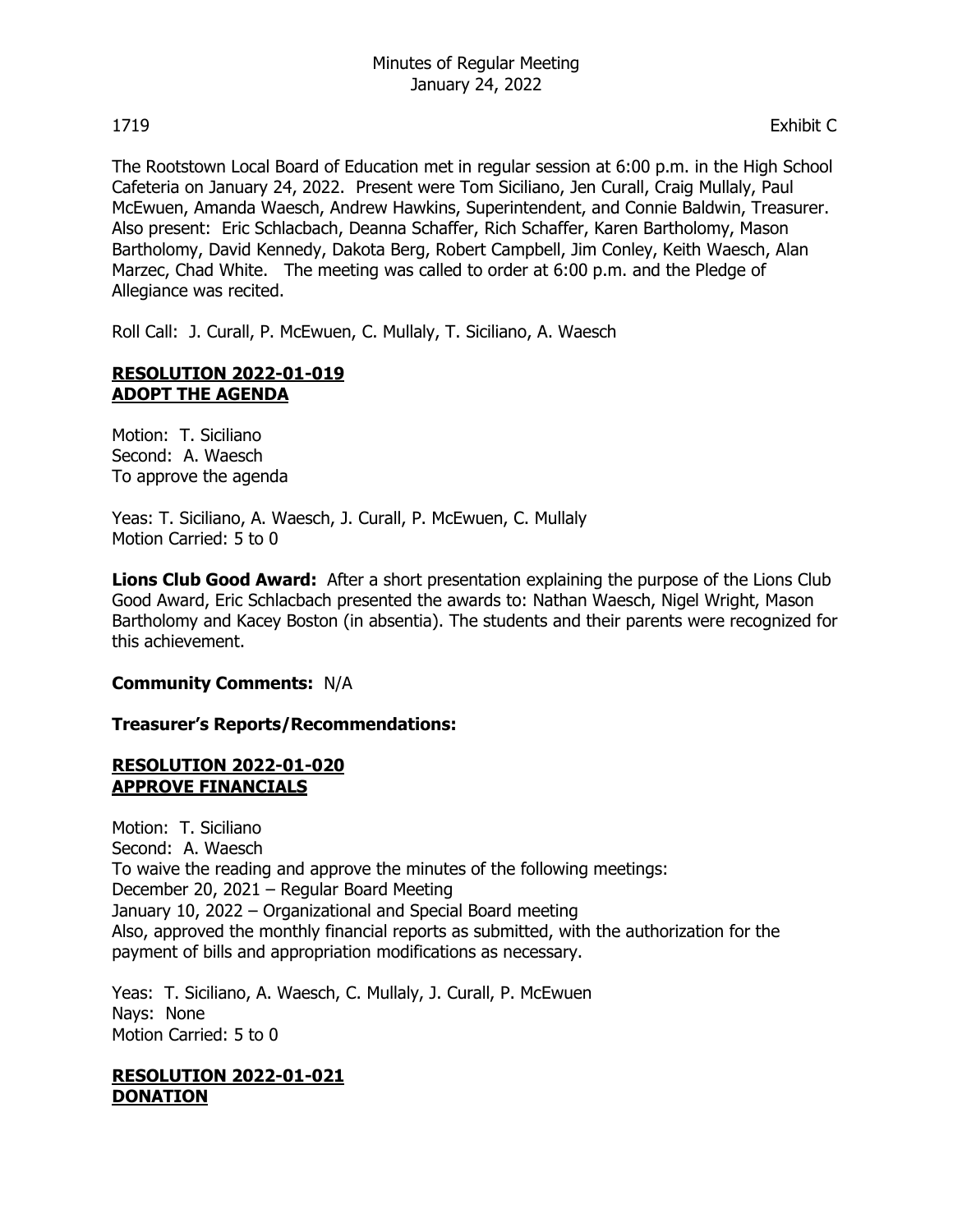Motion: A. Waesch Second: T. Siciliano To approve the following donation: \$17,272.50 from the Rootstown Music Boosters Deanna Shaffer spoke regarding the fundraising efforts and a student modeled the new uniforms

Yeas: A. Waesch, T. Siciliano, P. McEwuen, C. Mullaly, J. Curall Nays: None Motion Carried: 5 to 0

# **RESOLUTION 2022-01-022 APPROPRIATION ADJUSTMENTS**

Motion: T. Siciliano

Second: A. Waesch

To approve the following appropriation adjustments based on the increase or decrease in corresponding revenue adjustments:

| 572-9222 | Title I                    | Decrease | \$1,599.94 |
|----------|----------------------------|----------|------------|
| 590-9222 | <b>Title IIA</b>           | Increase | \$189.62   |
| 516-9222 | <b>IDEA Part B</b>         | Increase | \$481.52   |
| 507-9222 | <b>ESSERII</b>             | Decrease | \$521.15   |
| 516-922A | ARP IDEA                   | Increase | \$149.69   |
| 587-9222 | <b>ARP Early Childhood</b> | Increase | \$9.47     |

Yeas: T. Siciliano, A. Waesch, P. McEwuen, J. Curall, C. Mullaly Nays: None Motion Carried: 5 to 0

# **RESOLUTION 2022-01-023 OSC CAFETERIA BIDS**

Motion: T. Siciliano Second: A. Waesch To approve participation in the Ohio Schools Council Food & Cafeteria Supplies bid process for the 2022-2023 school year.

Yeas: T. Siciliano, A. Waesch, C. Mullaly, J. Curall, P. McEwuen Nays: None Motion Carried: 5 to 0

# **RESOLUTION 2022-01-024 LEVY RESOLUTION TO PROCEED**

Motion: A. Waesch Second: T. Siciliano To approve the following levy resolution:

1720 Exhibit C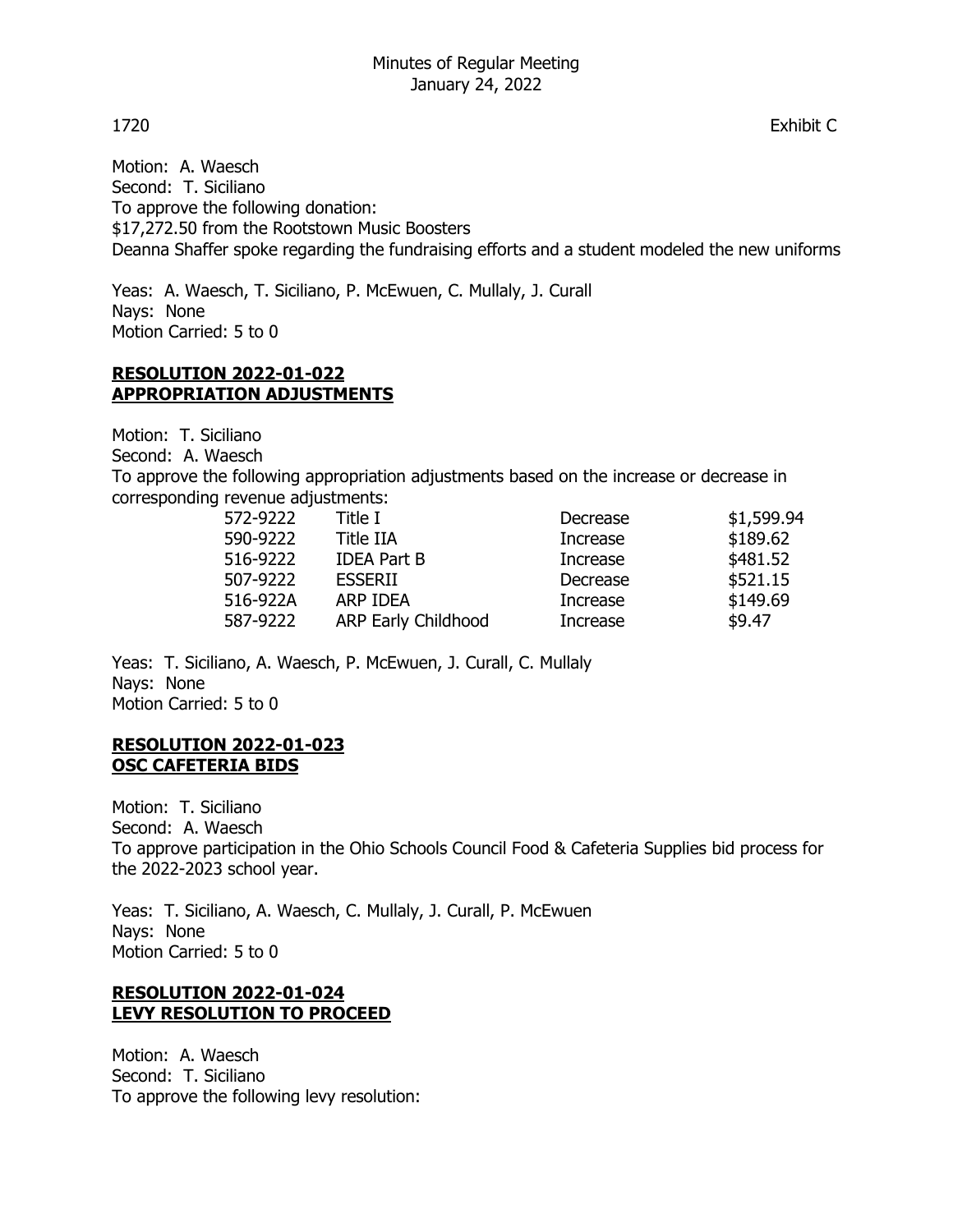1721 Exhibit C

RESOLUTION DETERMINING TO PROCEED WITH SUBMISSION OF AN EMERGENCY TAX LEVY THAT COMBINES AND RENEWS TWO EXISTING EMERGENCY TAX LEVIES.

**WHEREAS,** this Board of Education at its meeting on the 10th day of January, 2022, by resolution duly adopted, determined the necessity of levying a renewal tax levy combining two existing tax levies in excess of the ten-mill limitation for the benefit of the Rootstown Local School District (the "District") for the purpose of purpose of providing for the emergency requirements of the School District, in an aggregate amount of \$1,145,056 per year for a period of ten years, and provided that the question of levying said renewal tax shall be submitted to the electors of said District at an election to be held on May 3, 2022; and

**WHEREAS,** the County Auditor has certified to this Board of Education that the total current tax valuation of the District is \$254,704,130 and that the estimated average annual levy (assuming that the amount of the tax list of this District remains throughout the life of the levy the same as the amount of the tax list for the current year) required to produce said annual amount is 4.5 mills for each one dollar (\$1.00) of valuation, which amounts to zero dollars and forty-five cents (\$0.45) for each one hundred dollars (\$100.00) of tax valuation;

**NOW, THEREFORE, BE IT RESOLVED** by the Board of Education of the Rootstown Local School District:

**SECTION 1.** That it is hereby determined to proceed with the submission to the electors of the question of levying the renewal tax described in the preambles hereto at the election to be held on May 3, 2022, under authority of Section 5705.194 of the Ohio Revised Code.

**SECTION 2.** That the Treasurer of this Board of Education be and is hereby directed to certify the following to the Portage County Board of Elections: (a) the resolution of this Board of Education Determining the Necessity of said renewal tax and said election; (b) this resolution; (c) the total current tax valuation of the District and the amount of the average tax levy, expressed in dollars and cents for each one hundred dollars (\$100.00) of valuation as well as in mills for each one dollar (\$1.00) of valuation, as calculated and certified by the Portage County Auditor, and (d) the number of years said levy is to run and to notify said Board of Elections to cause notice of such election to be given as required by law.

**SECTION 3.** That the form of ballot, upon which the question of levying said renewal tax shall be submitted to the electors, shall be substantially as follows (which ballot language may be modified by the Board of Elections and/or the Ohio Secretary of State):

## **PROPOSED RENEWAL TAX LEVY**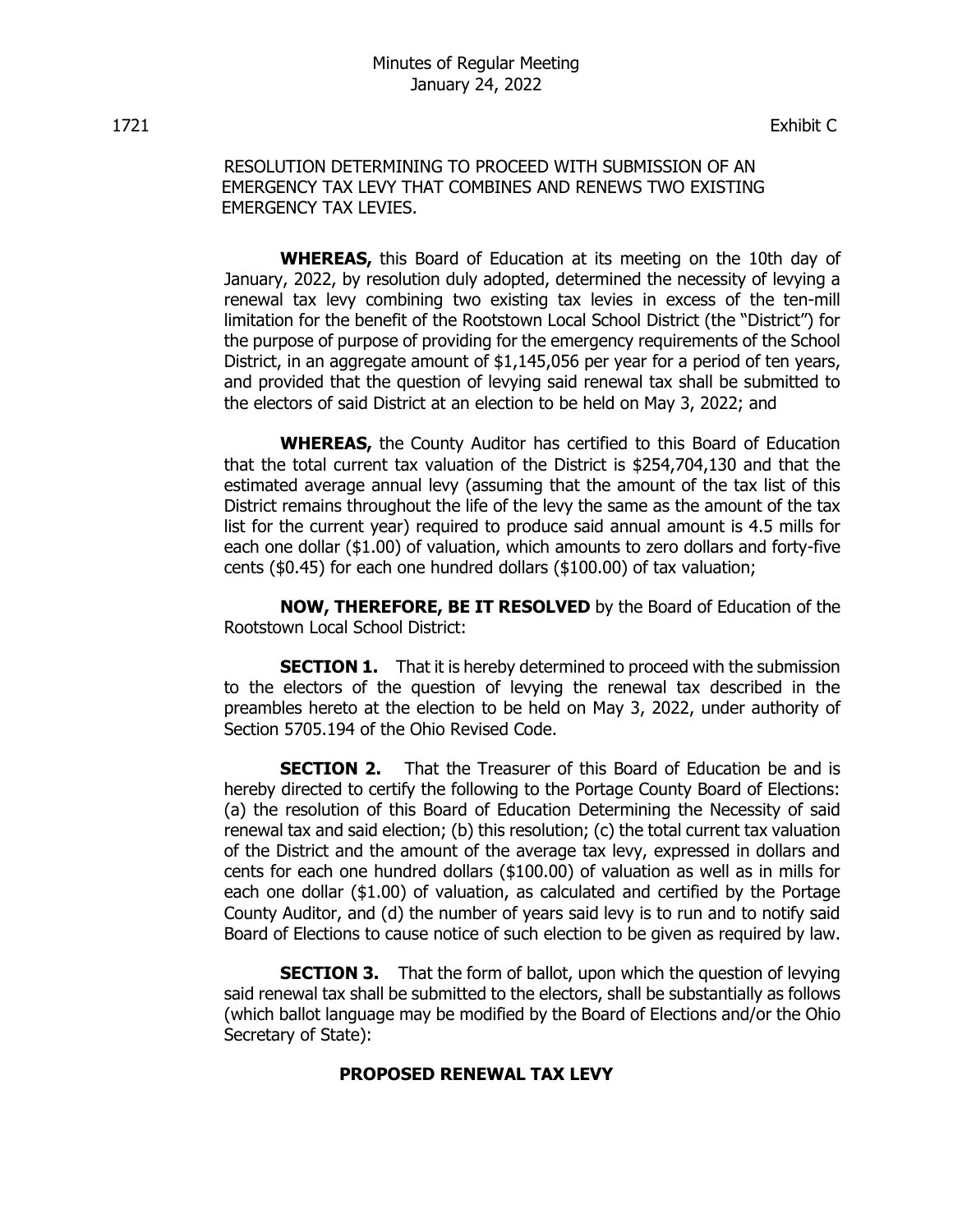1722 Exhibit C

# **ROOTSTOWN LOCAL SCHOOL DISTRICT**

A majority affirmative vote is

necessary for passage.

Shall a levy renewing two (2) existing levies be imposed by the Rootstown Local School District, County of Portage, Ohio for the purpose of purpose of providing for the emergency requirements of the School District in the initial sum of \$1,145,056, and a levy of taxes be made outside of the tenmill limitation estimated by the County Auditor to average 4.5 mills for each one dollar of valuation, which amounts to forty five cents (\$0.45) for each one hundred dollars of valuation for the initial year of the tax, for a period of ten years, commencing in 2022, first due in calendar year 2023? If approved, any remaining tax years on any of the two existing levies will not be collected after 2022.

FOR THE TAX LEVY

AGAINST THE TAX LEVY

**SECTION 4.** That, if the proposed renewal tax levy is passed by the electors, any remaining tax years on the 2016 Emergency Levy and the 2020 Emergency Levy (as defined in the Resolution of Necessity passed by this Board of Education on January 10, 2022) will not be levied after the year preceding the year in which the renewal levy is first imposed, or collected after 2022.

**SECTION 5.** That the Treasurer of this Board of Education be and is hereby directed to certify forthwith a copy of this resolution, the Resolution of Necessity, and the Auditor's Certification, to the Portage County Board of Elections at least ninety (90) days prior to said election as required by law, including without limitation, Section 5705.03 of the Ohio Revised Code.

**SECTION 6.** That it is found and determined that all formal actions of this Board of Education concerning and relating to the adoption of this resolution were adopted in an open meeting of this Board of Education; and that all deliberations of this Board of Education and of any of its committees that resulted in such formal action, were in meetings open to the public, in compliance with all legal requirements including Section 121.22 of the Ohio Revised Code.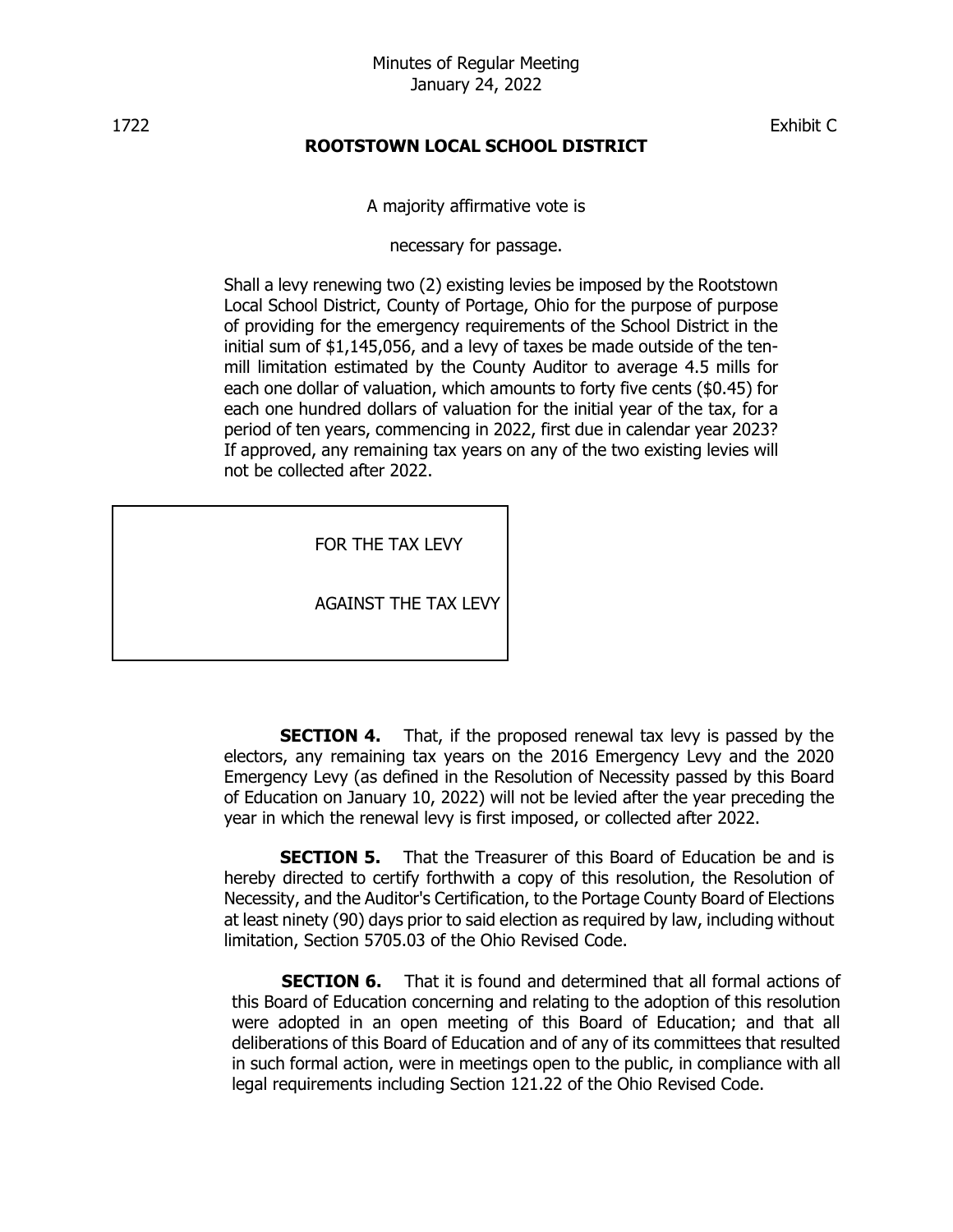1723 Exhibit C Yeas: A. Waesch, T. Siciliano, J. Curall, P. McEwuen, C. Mullaly Nays: None Motion Carried: 5 to 0

## **Superintendent's Reports/Recommendations:**

## **RESOLUTION 2022-01-025 RESIGNATION - STAMPER**

Motion: T. Siciliano Second: A. Waesch To accept the resignation of Cathy Stamper as Monitor, effective January 14, 2022.

Yeas: T. Siciliano, A. Waesch, C. Mullaly, P. McEwuen, J. Curall Nays: None Motion Carried: 5 to 0

# **RESOLUTION 2022-01-026 RESIGNATION – LOCKHART**

Motion: T. Siciliano Second: A. Waesch To hire Kathleen Lockhart as a Monitor, with a 1 year contract, Step 1, effective January 20, 2022.

Yeas: T. Siciliano, A. Waesch, P. McEwuen, J. Curall, C. Mullaly Nays: None Motion Carried: 5 to 0

### **RESOLUTION 2022-01-027 HIRE - CADLE**

Motion: A. Waesch Second: T. Siciliano To hire Rosalie Cadle as a Monitor, with a 1 year contract, Step 11, effective January 20, 2022.

Yeas: A. Waesch, T. Siciliano, C. Mullaly, J. Curall, P. McEwuen Nays: None Motion Carried: 5 to 0

# **RESOLUTION 2022-01-028 HIRE - JOHANCEN**

Motion: A. Waesch Second: J. Curall To hire Kindra Johancen as a PE Teacher, effective January 24, 2022 with a Bachelor's degree, Step 1, and a 1 year contract.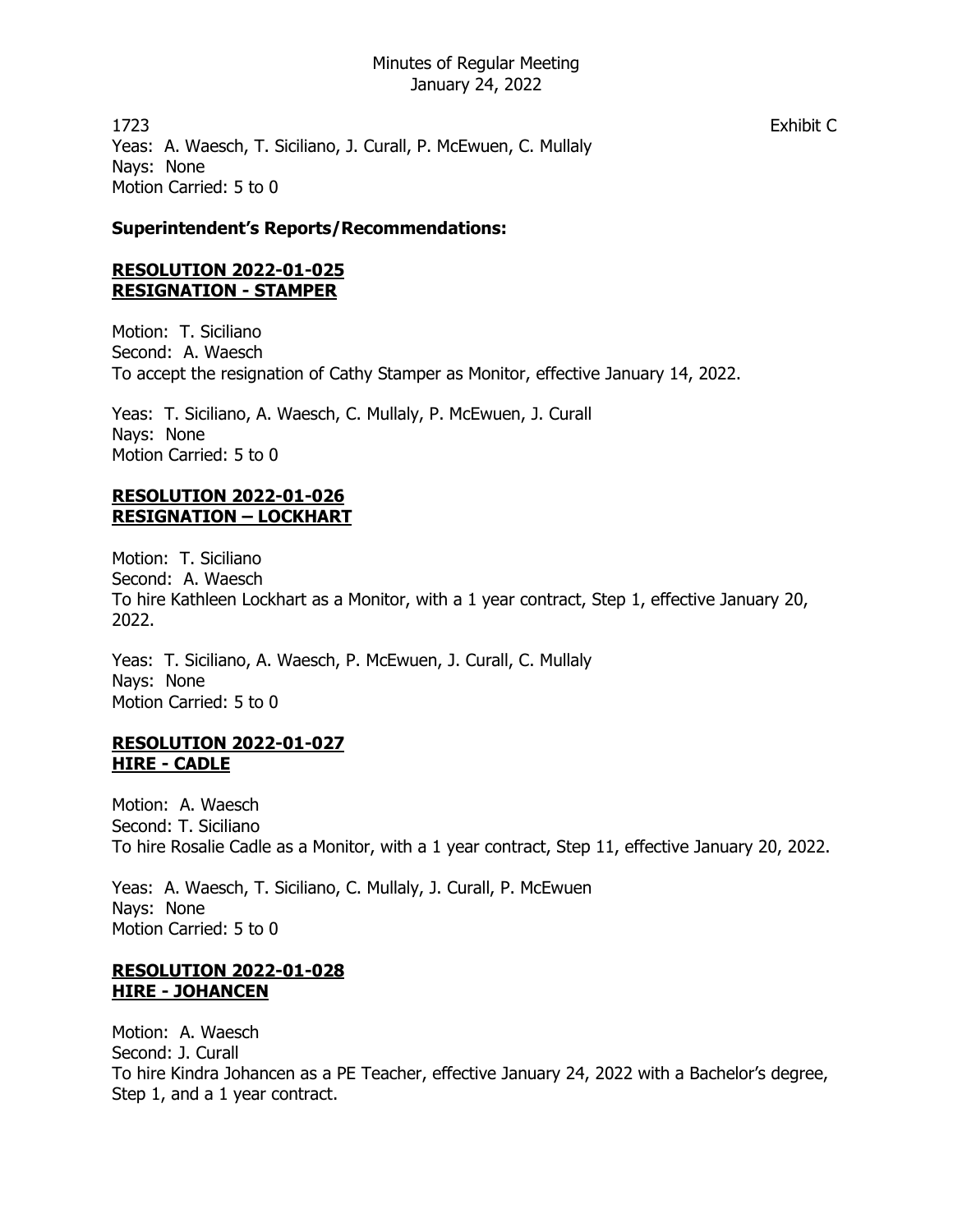Yeas: A. Waesch, J. Curall, P. McEwuen, C. Mullaly, T. Siciliano Nays: None Motion Carried: 5 to 0

# **RESOLUTION 2022-01-029 FMLA - HUNT**

Motion: T. Siciliano Second: A. Waesch To approve FMLA for Beth Hunt, effective January 3, 2022.

Yeas: T. Siciliano, A. Waesch, C. Mullaly, P. McEwuen, J. Curall Nays: None Motion Carried: 5 to 0

## **RESOLUTION 2022-01-030 FMLA – WALKER**

Motion: T. Siciliano Second: J. Curall To approve FMLA for Donna Walker, effective January 28, 2022.

Yeas: T. Siciliano, J. Curall, P. McEwuen, C. Mullaly, A. Waesch Nays: None Motion Carried: 5 to 0

## **RESOLUTION 2022-01-031 FMLA - DEBOS**

Motion: P. McEwuen Second: T. Siciliano To approve FMLA for Laura Debos, effective January 10, 2022.

Yeas: P. McEwuen, T. Siciliano, C. Mullaly, J. Curall, A. Waesch Nays: None Motion Carried: 5 to 0

# **RESOLUTION 2022-01-032 STUDENT TEACHER HOSTING**

Motion: A. Waesch Second: J. Curall To approve the following teachers to be compensated for hosting a student teacher during the 2021-2022 school year: Dawn Coffman Kent State University \$375.00 Laura DeBos **Kent State University** \$375.00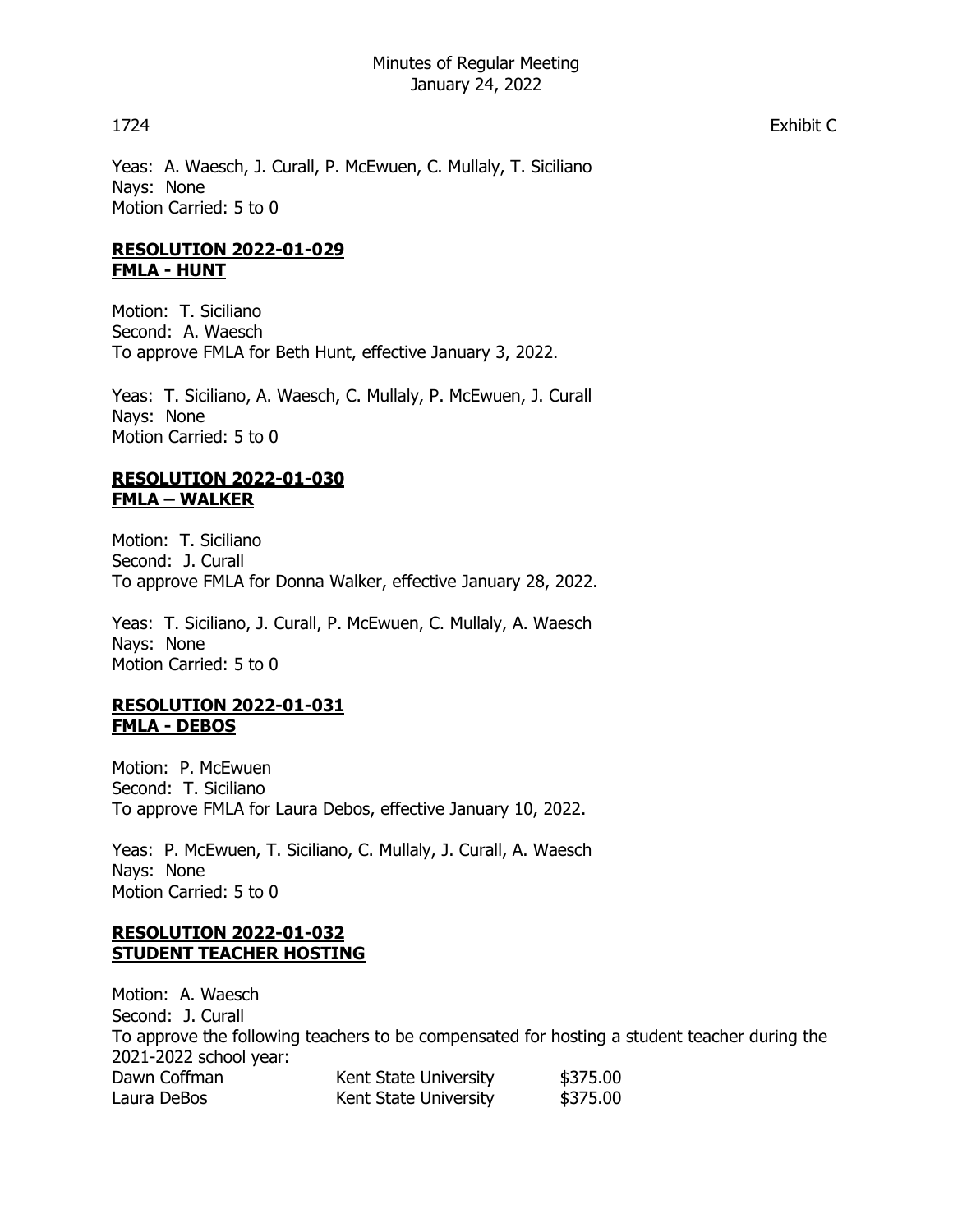| 1725               |                       |          | Exhibit C |
|--------------------|-----------------------|----------|-----------|
| Kathryn Lynch      | Kent State University | \$400.00 |           |
| Denise Huth-Mercer | University of Akron   | \$320.00 |           |
| Matthew Just       | University of Akron   | \$320.00 |           |
| Ryann Kavali       | University of Akron   | \$320.00 |           |

Yeas: A. Waesch, J. Curall, P. McEwuen, T. Siciliano, C. Mullaly Nays: None Motion Carried: 5 to 0

### **RESOLUTION 2022-01-033 APPROVE SUBSTITUTES**

Motion: T. Siciliano Second: A. Waesch To approve the following substitutes: Emmalee Combs-Bennett Substitute Teacher Thomas Reid **Substitute Bus Driver & Aide,** 

effective 1/20/2022. Ethan Kalina Substitute Teacher

Yeas: T. Siciliano, A. Waesch, C. Mullaly, P. McEwuen, J. Curall Nays: None Motion Carried: 5 to 0

## **RESOLUTION 2022-01-034 APPROVE SUPPLEMENTALS**

Motion: T. Siciliano Second: P. McEwuen To approve the following supplementals: Kyle Rodstrom **HS Head Girls Track Coach** Larry Bailey **HS Head Boys Track Coach** Paige Byers **HS Head Softball Coach** Keith Waesch **HS Head Baseball Coach** Chris Knopick HS Fitness Coordinator - ½ contract Rob Hindman **HS Fitness Coordinator - 1/2 contract** 

Yeas: T. Siciliano, P. McEwuen, C. Mullaly, J. Curall Abstains: A. Waesch Nays: None Motion Carried: 4 to 0

## **RESOLUTION 2022-01-035 APPROVE SCHOOL CALENDAR**

Motion: T. Siciliano Second: A. Waesch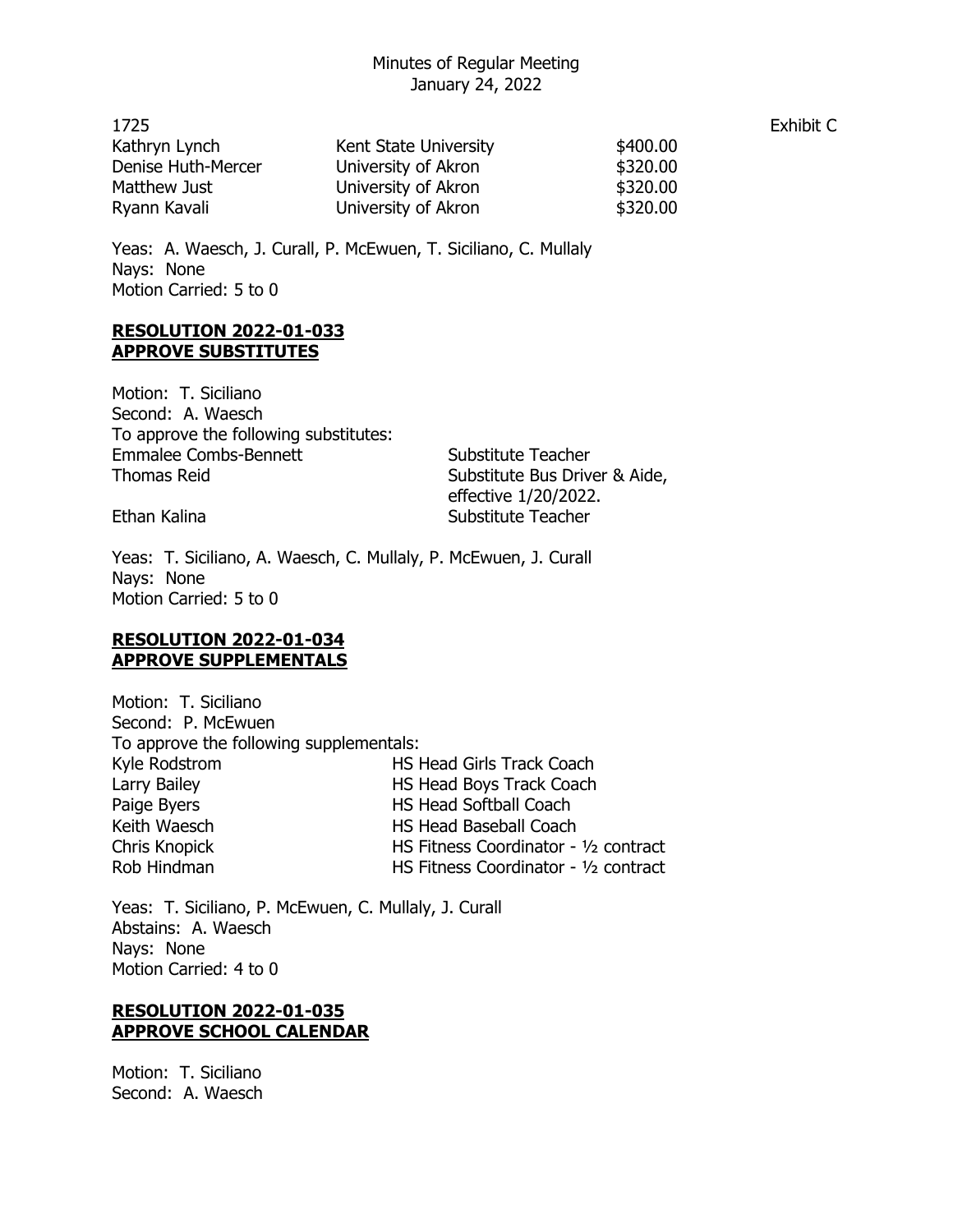1726 Exhibit C To approve the 2022-2023 school calendar.

Yeas: T. Siciliano, A. Waesch, P. McEwuen, J. Curall, C. Mullaly Nays: None Motion Carried: 5 to 0

# **RESOLUTION 2022-01-036 COLLEGE CREDIT PLUS**

Motion: A. Waesch Second: T. Siciliano To approve the College Credit Plus Memorandum of Understanding with Kent State University for 2022-2023 school year.

Yeas: A. Waesch, T. Siciliano, J. Curall, C. Mullaly, P. McEwuen Nays: None Motion Carried: 5 to 0

# **RESOLUTION 2022-01-037 ROOTSTOWN HOT STOVE**

Motion: T. Siciliano Second: J. Curall To approve the Rootstown Hot Stove to use school property for youth baseball and softball events during the 2022 calendar year.

Yeas: T. Siciliano, J. Curall, P. McEwuen, C. Mullaly, A. Waesch Nays: None Motion Carried: 5 to 0

# **RESOLUTION 2022-01-038 APPROVE OSHAA**

Motion: T. Siciliano Second: A. Waesch To approve the membership to the Ohio High School Athletic Association for the High School/Middle School for the 2022-2023 school year.

Yeas: T. Siciliano, A. Waesch, J. Curall, C. Mullaly, P. McEwuen Nays: None Motion Carried: 5 to 0

# **REPORTS**:

A. Hawkins – First half of the year over and staff doing a great job with the continuing pandemic and resulting learning loss. Thank you to the Ben Curtis Family Foundation for providing "birdie bags" of food and supplies monthly to eligible students, 200 distributed last week.